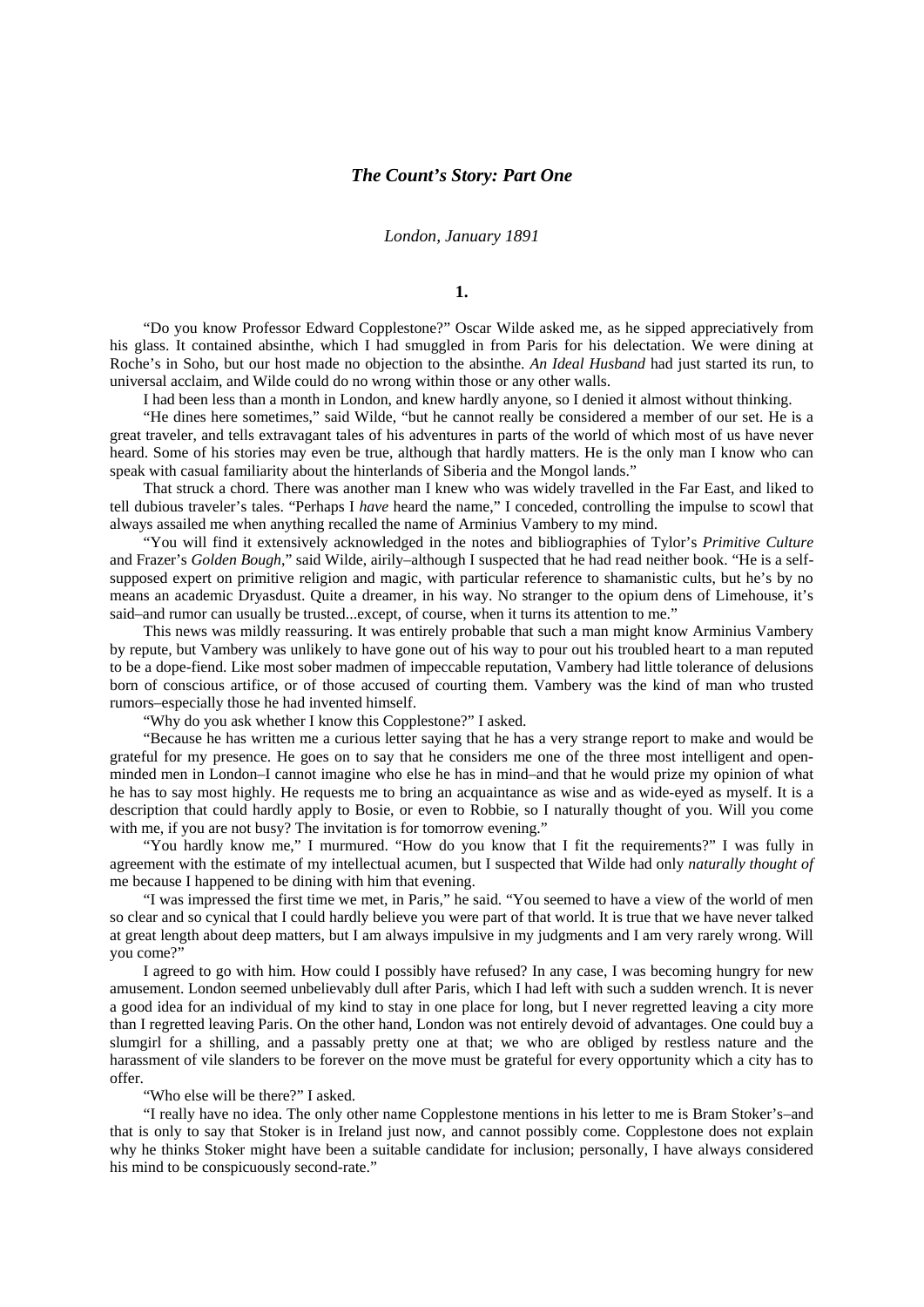I had laid down my fork rather abruptly at the first mention of Stoker's name. I had, in any case, only been toying with my food. I sipped a little water from my glass, but the attempt to cover up my reaction failed. Wilde must have seen my reaction immediately, and was wise enough to be surprised. He did not know me well, but he had observed that I rarely react intemperately to anything.

"Do you know Stoker at all?" he asked, curiously. "He's Henry Irving's factotum–his strong right arm, I suppose he would say."

"I have never met him," I said, in a neutral tone.

"I've seen little of him lately myself," said Wilde, "although I was a regular visitor to his home when he first moved to London. He was at Trinity before me, you know, and he was still working in Dublin when I went up. My father befriended him, and even my mother condescended to like him a little. He married a girl of whom I was exceedingly fond, and I was never able to forgive his temerity. The fact that we are now in rival camps, theatrically speaking, only serves to add new insult to the old injury."

I was not in the least interested in the petty politics of the English theater. I had heard far too much gossip about theatrical matters while staying with Jean Lorrain, and I had had my fill of paeans of praise offered up to the divinity of Sarah Bernhardt. I knew, though, that Stoker was one of the people Arminius Vambery had talked to when he was in London; Stoker had invited him to address a meeting of the Beefsteak Club, where he had waxed lyrical on the subject of vampirism. If Stoker and Copplestone were acquainted, it was possible that Copplestone might have been present. After what had happened in Paris, I wanted to steer well clear of anyone who might conceivably have occasion–with whatever motive–to mention the name of Laura Vambery. On the other hand, I had already accepted Wilde's invitation, and it seemed that Stoker would not actually be present. I thought it best to change the subject.

"Shall we share a carriage?" I asked. "I shall be happy to collect you, if you wish. Where does Copplestone live?"

"On the south side of the park–Regent's Park, that is, not Hyde Park. Yes, I'd be grateful if you could collect me from the Haymarket; it will be easier to tear myself away from my friends, my duties and my admirers if I know that I am impatiently awaited by a stern aristocrat. We are expected at eight. I do hope that it will be amusing. Travelers' tales have become far less interesting since Mungo Park and the indefatigable Stanley let so much dismal light into the delicately dark heart of Africa, and the steady march of geographical science is slowly strangling the spirit of wild romance–but if there is any forgotten corner of the globe still rich with gorgeous mystery, Ned Copplestone is more than likely to have found it. If he intends to test our credulity, we may be reasonably sure that it will be well and truly tested, perhaps to delicious destruction."

Even though I knew full well that there were more things in Heaven and Earth than were dreamt of in Oscar Wilde's philosophy, I did not think of myself as a gullible individual, and I was inclined to think that listening to a story that tested my credulity to destruction would be a waste of time–but I put my reservations firmly aside, and resolved to do my very best to play the part allocated to me: that of a man of the world, clearsighted and open-minded.

I little suspected what unprecedented demands that role would make of me in the nights that followed.

## **2.**

I called for Wilde at the appropriate hour but he was–as always–late. I had to sit in my carriage for a quarter of an hour, watching the crowds go by.

The famous London fog had condescended to leave the city unblanketed for once, and the frost had not yet begun to glitter upon the pavements. The chestnut-roasting season was well past by now and most of the braziermen were hawking baked potatoes, whose odor was not quite so astringent. The crowd was as good a quality as one could expect to find in London out of season, but they seemed a tawdry gaggle by comparison with the excited throngs of Paris's Latin Quarter. My mood was such that they seemed more than usually like cattle trooping to the barn, or laying-hens milling about their carelessly-scattered corn. I was glad when Wilde finally consented to appear.

As we bowled along Regent Street, Wilde lost himself in some interminable anecdote, and for once his brilliance seemed slightly off-key, but he was in such good heart that he slowly roused me from my torpor of indolence. By the time we reached the fringes of the park I felt quite ready to face the challenge of the long winter night.

Inevitably, we were the last to arrive, although my coachman had contrived to make up some of the time we had lost by showing his usual scant regard for the convenience of other road-users.

Wilde's enthusiasm seemed to falter slightly when he saw the remainder of the company gathered in Copplestone's waiting-room. He doubtless wondered what judgments had been made of their intelligence by way of polite enticement. He introduced me to Copplestone, who–mercifully–showed no flicker of recognition at the mention of my name.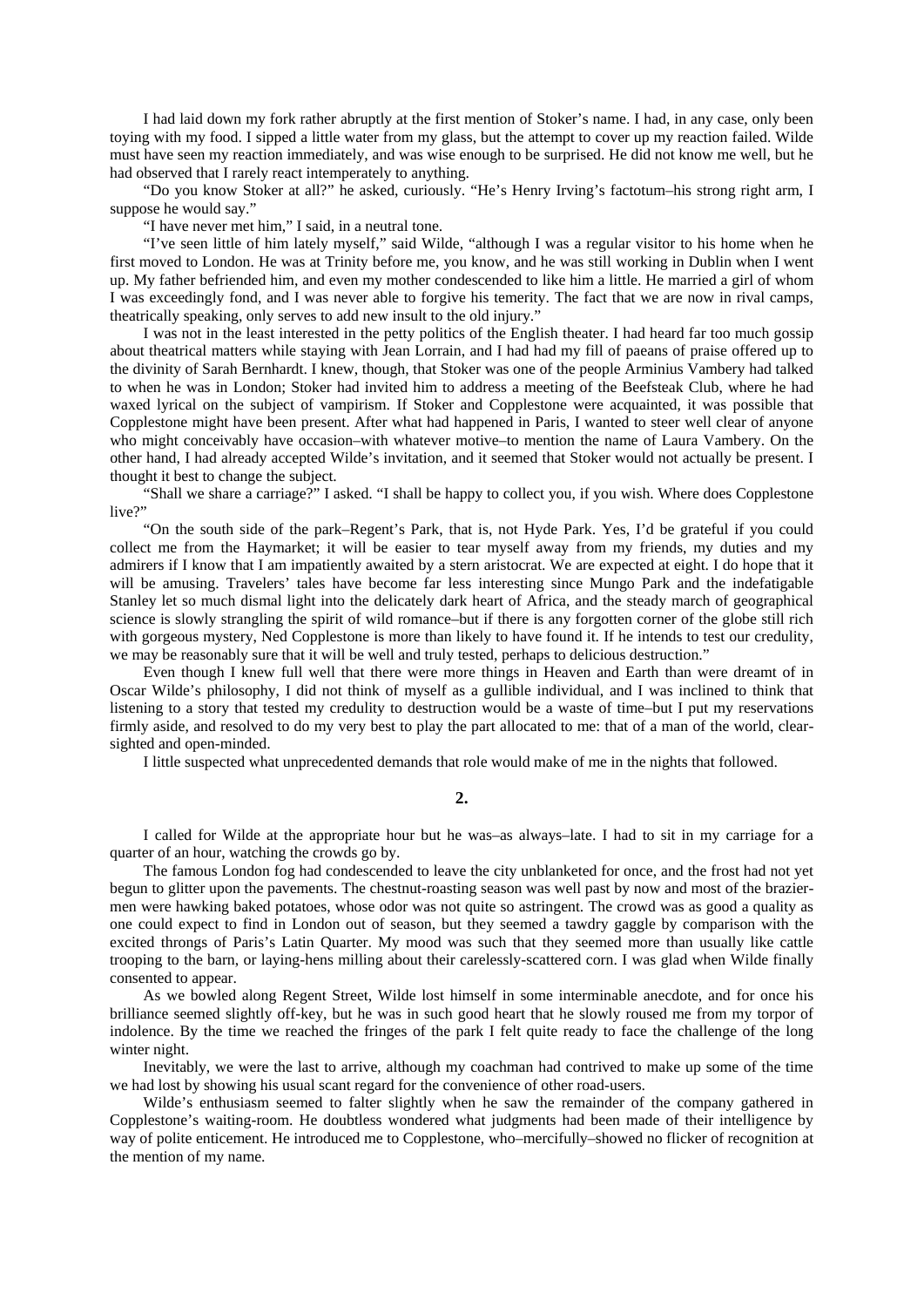Copplestone was a tall, gaunt man who had doubtless been more solidly-built in his younger days, but who seemed to find the advancing years uncommonly burdensome. He was not unduly wrinkled, but his complexion seemed curiously jaundiced and his handshake was far from firm. Politeness forbade me from saying so but he really did not look well, and I wondered whether he ought to have postponed his story-telling until he had recovered more of his color and strength.

I had to concur with Wilde's unvoiced judgment that our fellow-guests did not appear at first glance to be a coterie of the most intelligent and open-minded men in England. They seemed, in fact, to comprise an assembly of eccentrics. I dare say, however, that there was more than one among them who felt that Wilde and I increased the bizarrerie of the gathering rather than adding a necessary counterweight of wise sobriety.

Wilde proved, once he had removed his coat, to be dressed as flamboyantly as usual, although the green carnation in his lapel was made of silk and crêpe paper. I, of course, was a foreigner–and a Count to boot–and needed no artificial aids to appear exotic in English eyes.

While Copplestone introduced me to the others I searched anxiously for any sign or symptom which might testify to the arrival in London of scurrilous gossip, but there was nothing. If any of them had heard of the Mourier affair they were models of discretion.

The first man to whom I was presented was a stout and stolid doctor who had served in India. He seemed a man of common sense rather than exceptional cleverness, but he was the only man present who seemed to have been long acquainted with Copplestone. Copplestone referred to him as an "invaluable supporter" but also as an "unwilling collaborator," and I gathered that the doctor had his own reservations about our host's physical condition.

Like Wilde, the doctor had been invited to bring a companion, and the man who accompanied him was tall and distinguished, though not particularly well-dressed. He seemed grave almost to the point of melancholy, and I was struck by the strange acuity of his grey eyes. Nothing was said concerning his station in life, but he greeted me politely.

I was then introduced to two young men, perhaps not yet out of their 20s. The first of them was a study in contradictions. He was not thin, but the peculiar softness of his flesh gave the impression that he had recently been very lean indeed, and was filling out for the first time. His complexion was naturally pale, but he pinked very easily, and a hectic flush seemed to be continually ebbing and flowing from his cheeks. There was a slight feverish glint in his eye, which suggested that he was not entirely well, although he was by no means as debilitated as our host. It was evident that Copplestone had never clapped eyes on him before, and that it was his companion to whom the professor had actually written.

The second young man could hardly have looked more different. He was dark and curly-haired, with perhaps a touch of Creole about him. Copplestone explained that he had but recently returned to London after spending some time as a schoolmaster in Derbyshire, but that Wilde knew him slightly and would doubtless be glad to see him again. Wilde obediently pantomimed the pleasure of an old acquaintance joyously renewed, but it did not seem to me that their friendship could have been very intimate. Wilde knew so many young men that he must have found it hard to remember their names.

I judged from snippets of conversation I barely had time to overhear that the two young men were not very well acquainted with one anther, but that they had many interests in common. Both seemed to have studied medicine, or at least biological science, and both had apparently served as teachers before finally choosing to devote themselves to the precarious life of the pen.

There was only one man in the room who presented incontrovertible evidence to the naked eye that he was older than Copplestone; he seemed to be in his mid-60s, and his flowing beard was white, but he was still healthy. He was clearly a man of means, and also a man of science. I would presumably have recognized his name immediately had I been well versed in science, but science has always seemed to me to be very much a day-time product, and those who invariably keep late hours–as I do–tend to be thrust more often into the company of men of Wilde's or Jean Lorrain's stripe. This was the only man in the room with a title of any sort, but Copplestone did not say whether it was a baronetcy or a knighthood earned by public service; he did, however, mention that the old gentleman was as well-known for his exploits in association with the Society for Psychical Research as for more material work. This did not make me any more enthusiastic to cultivate his acquaintance.

The final member of the party, who had been brought as a companion by the white-haired man of science, was a dark-haired man of science. Copplestone seemed to think that we might get along famously together, presumably because we both had European accents, but it was obvious to the two of us, if to no one else, that we came from nations that had so little in common as never to have gone to war against one another. In any case, this mustachioed worthy candidly explained that he was an American by adoption, and had renounced his European identity in order to give his allegiance entirely to the American spirit of free enterprise. I was not sure exactly what this implied, but I gathered that it had something to do with the profits one could make out of the sale of patents.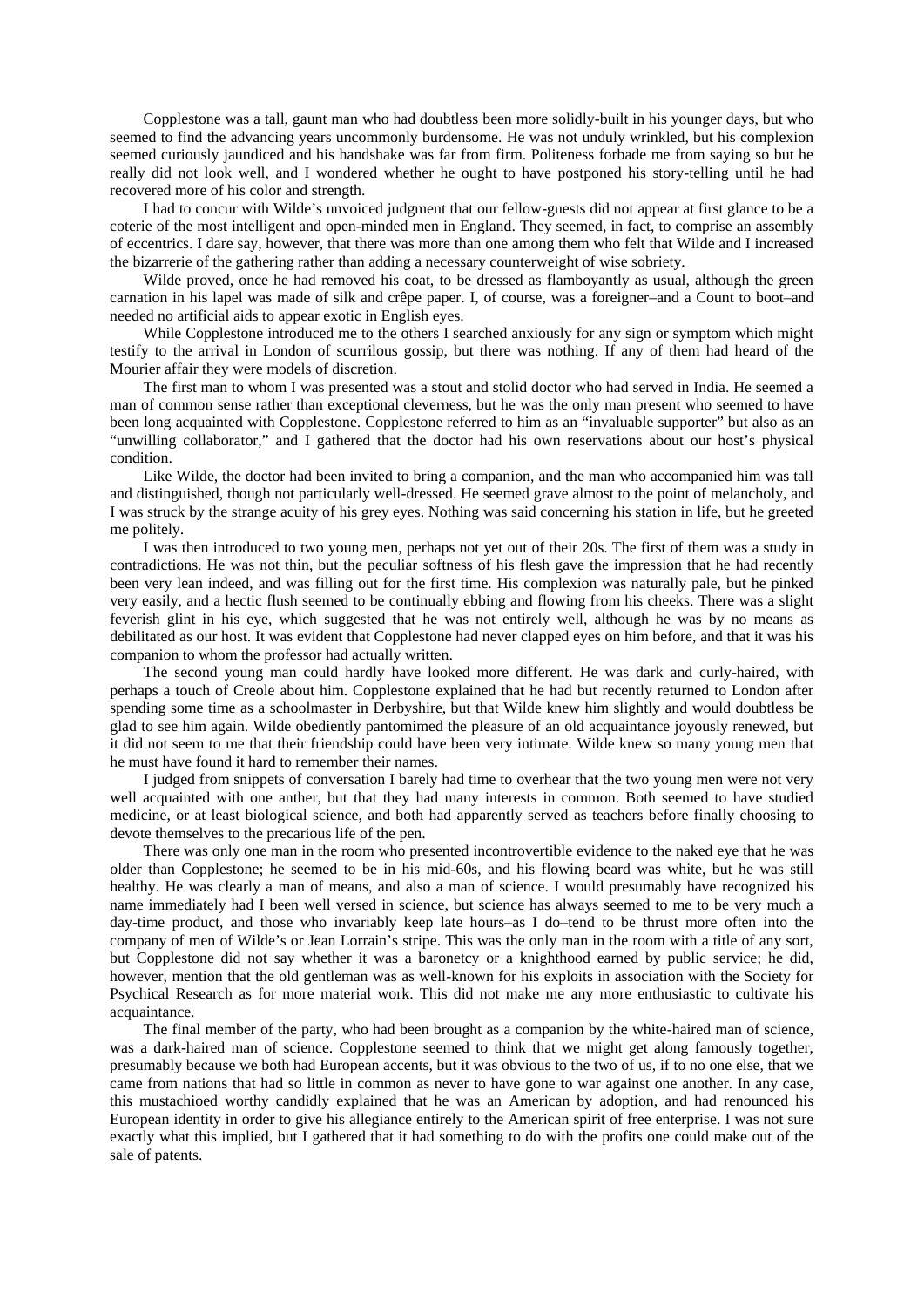I concluded, on due consideration, that although we comprised an exceedingly peculiar crew, we nevertheless constituted a team as well-qualified as any to pass judgment on an exotic and challenging report.

When I had the opportunity to stand aside for a few moments with Wilde he was quick to give me the benefit of his own judgment. "We can expect little in the way of ready wit from the men of science," he told me. "They will play their part very earnestly–but some such counterweight of sanity may be necessary, given that our remaining companions have no shortage of romance in heir souls."

"Have you read the work of either of the young men?" I asked.

"Not a word. I have heard rumor of them both, and the more personable of the two has urged me more than once to look at some of his tales, but I never quite found the time. The one who blushes so hectically is said to have produced some very pretty fancies about the future evolution of the race and the probability of its extinction. He has studied Darwinism under Thomas Huxley, I believe, but he has absorbed the ideas without the rugged optimism of a Winwood Reade. The third literary man is far more famous than either. *Everyone* has read his work."

It was news to me that there was a third literary man present. "Are you talking about the grey-eyed man?" I asked.

"No–that is, not directly. I meant the doctor, who has published several novels and a long series of short stories in a periodical called *The Strand*. The stories chronicle the adventures of a consulting detective: a master of ratiocination, who solves puzzles by observing clues that less sensitive men invariably miss. The appearance, quirks and mannerisms of the detective in question are said to be very closely based on those of his grey-eyed companion. Like your friend Lorrain, who annoyed Guy de Maupassant by putting him into one of his novels, the doctor prefers to paint his pen-portraits from life.

"Unfortunately, the doctor's friend is said to have become so entranced with the doctor's literary confections as to have convinced himself that he really *is* a great detective. He is only recently returned from a rest-cure in Switzerland. Rumor has it that the cure was forced upon him by a breakdown which he suffered when the doctor–perhaps hoping to dispel his delusion–killed off the character a little over a year ago by sending him tumbling to his death over the Reichenbach Falls. Perhaps he is cured, but it is conceivable that he has convinced himself that the Great Detective is not dead after all and is merely in hiding, awaiting his chance to emerge from obscurity by solving a mystery deeper and more deadly than any he has ever faced before. Did you remark the strange glint in his eye?"

"I did. He certainly has a disconcerting stare–if he has the intelligence to go with it he must be a man to be reckoned with."

"It is more likely to be the effect of a new drug–not a derivative of opium, but something equally powerful. He is supposed too have broken the habit while he was away, but...some habits are hard to break. Has poor Lorrain given up drinking ether, by the way?"

"I believe he has," I reported. "I think he has had enough of physicians, for now, and is more disposed to place himself in the hands of a good surgeon. As you say, though, some habits are hard to break."

"I am interested to see that Copplestone has invited no clergyman, nor anyone of the legalistic turn of mind," Wilde said. "To my mind, that is evidence that he has an altogether sensible notion of trust and trustworthiness."

That was a judgment with which I concurred, but I did not have a chance to say so; we were already being ushered into the dining-room.

Copplestone had the grace to feed his guests well, and to lay out a burgundy of very tolerable vintage before setting forth to tax their credulity. I, as was my habit, ate very little and drank even less, but I made a polite show of participation in the pleasures of the meal. I had been seated between Wilde and the younger man of science, directly opposite the grey-eyed man, so I was not ideally placed for conversation. Fortunately, Wilde soon took charge of the occasion and held the entire company in thrall with anecdotes regarding the production of *An Ideal Husband*, the writing of *The Importance of Being Earnest* and the appalling behavior of the Marquess of Queensberry.

It was not until the port was being passed that the professor introduced the serious business of the evening– by which time he seemed a little stronger than he had before the meal. I settled back in my oaken chair, ready and eager to be entertained–although I suspected that Wilde's might be a difficult act for him to follow.

I need not have worried. Despite the enormous difference in their styles, Edward Copplestone proved easily capable of putting on a fascinating show.

"Some of you," Copplestone said, "will already know something about the studies that have been my life's work. Some of you may even have read one or other of my monographs on the religious rites and magical practices of various exotic tribes. We are inclined to call such tribes primitive, partly on account of the fact that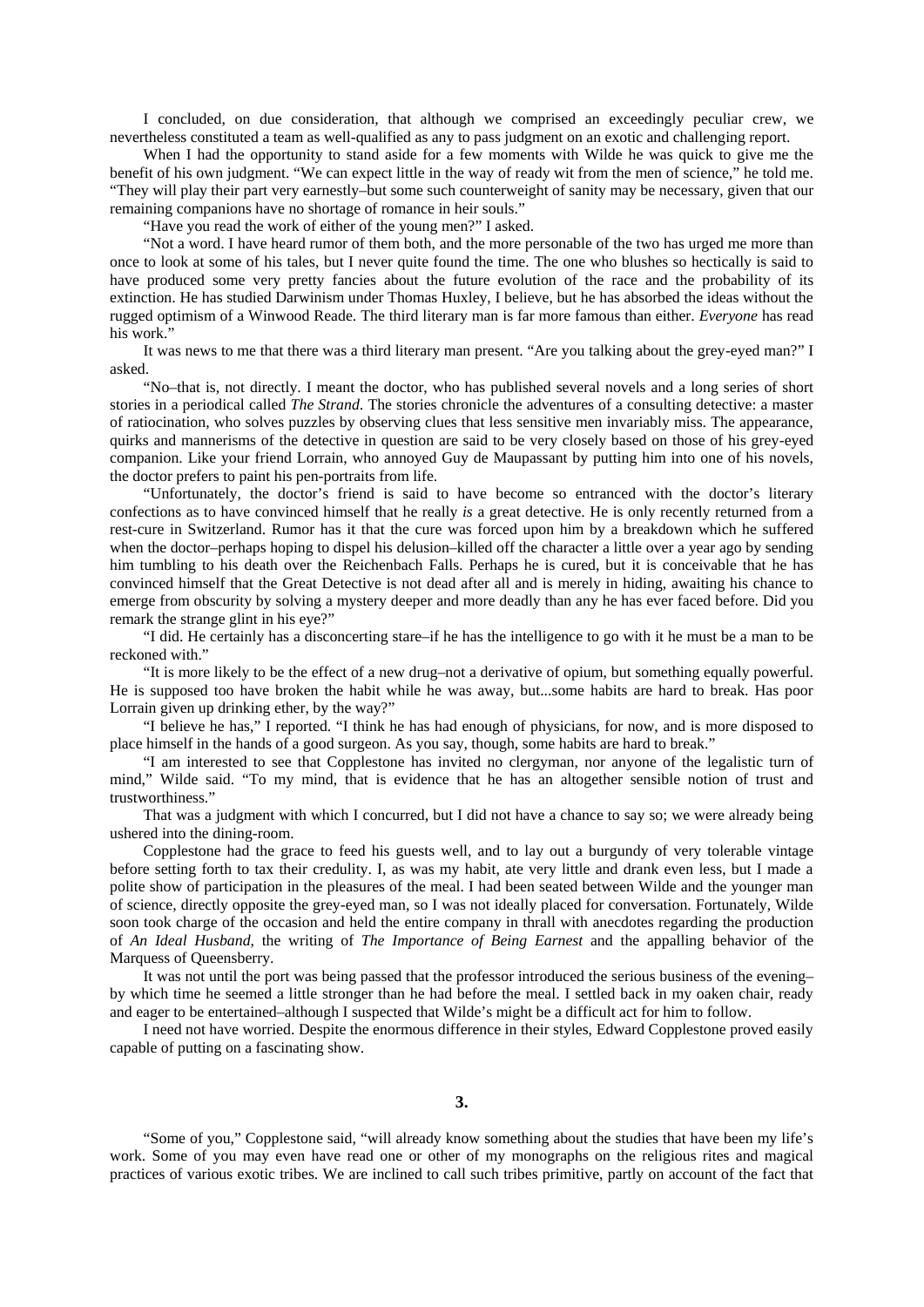they indulge in un-Christian rites and un-scientific practices, but it has long been my opinion that our condescension is not entirely justified. In my admittedly-blasphemous view, Christianity has no more claim to truthfulness than any pagan faith, while modern science, in so savagely condemning the occult studies which not so long ago gave birth to it, has thrown out more than one baby with the bathwater.

"My published writings on tribal magic and divination have always been scrupulously skeptical–my reputation as a natural philosopher would have been reduced to tatters had they shown the least trace of credulity–but my private thoughts have ever been prepared to entertain hypotheses as to the shy truths which might lie hidden in the undergrowth of superstition. I have been particularly interested in the various means used by tribal magicians to obtain knowledge of the future.

"The history of prophecy is littered with ignominious failures–and the prophecies in which, as Christian men, we are supposed to invest our faith are as ignominious as any–but I have seen enough in my travels to convince me that there are indeed some men who have the innate gift of foresight, and that there are chemical methods by which such natural gifts may be enhanced. I have long thought it probable that the application of proper scientific method to the study of such men and such chemical compounds would rapidly produce a way of inducing more accurate and more far-reaching visions of futurity."

"A bold ambition," Wilde put in–but Copplestone only frowned, resentful of the interruption.

"A hopeless ambition," the American murmured, for my ears alone, "given the rapidity with which new technology is changing the spectrum of possibility."

"In saying this," Copplestone went on, insistently, "I remain well aware of certain philosophical problems that arise in connection with the notion of precognition, and of certain psychological problems that inevitably confuse the visionary process. I have no wish to insult the intelligence of men like yourselves by lecturing you, but I would like to comment very briefly on both these kinds of problems in order to prepare the ground for the story which I have to tell.

"Throughout my adult life, I have held firm to the belief that if the principles of causality that we have recognized since Newton's time are true, then the future must–at least in principle–be foreseeable and predictable. I have always taken it for granted that, if the future flows from the present by virtue of inviolable physical laws, it must do so according to a destiny that has been *mapped out*, as it were, since time immemorial. I take it for granted, too, that if the future really is mappable, then there must be a sense in which it already exists; if its shape is already fixed, then that shape must in some sense be *perceptible*, not in the uncertain fog of the speculative imagination, but in actuality. In the book of destiny, the moments making up the history of the universe must lie next to one another like slender leaves, each one ready for inspection, if only a man–or any other sentient creature–were somehow able to step outside the ordinary course of his own temporal procession."

The white-bearded man leaned forward at this point and opened his mouth to interrupt–to protest, I suppose, that there was a contradiction here, in that one could not simultaneously hold a belief in destiny and yet speak of creatures stepping outside it–but Copplestone held up a hand to forestall him.

"I am aware of the paradoxes implicit in the idea," said the professor, "and of the vicious circularity inherent in the supposition that a man may step outside the course of his destiny if, and only if, he is destined to do it. I was never satisfied with that, and have ever been impatient with the twists and turns of the labyrinth of pure conjecture. I always desired to make an experiment that might guide me to the heart of the philosophical maze. Rather than be content with demonstrating the impossibility of looking into the future *a priori*, I wanted to make the best effort I could actually to do it, so that I might have the leisure afterwards to examine the implications of what I had been able to do.

"It seemed to me, on the basis of my studies of drug-enhanced precognition in tribal societies, that these magicians sometimes did obtain true knowledge of the future, but were almost never able to profit from it. One reason for this, I perceived, was that any true knowledge they obtained was invariably alloyed with extraneous material, which frequently led to its misinterpretation. After long study, I concluded that the organ of foresight– the sixth sense, if you will admit the term–is that which engages in the ordinary business of dreaming, and that its sensory function is confused by other expressive functions linked to the passions. In brief, our usually-meager powers of precognition are so polluted, perverted and confused by our hopes, fears and fancies that it is normally impossible to separate truth from fantasy until the event that was dimly foreseen actually comes to pass, thus revealing the previously-hidden meaning of the precognitive vision."

*I have heard all this before*, I reflected. *It has been the substance of countless intoxicated debates in inns and coffee-houses. Can there really be anything new to add to it?* I glanced at the paler of the young men, and saw that he too had the look of one who had heard it all before. He seemed to find its repetition here and now a little annoying. I permitted myself a little smile; he had not yet learned the virtues of patience and relaxation. Were he lucky enough to live as long as I had, he would doubtless become less hectic of temperament.

Copplestone had not paused; he was fully in the grip of what seemed to me suspiciously like alcoholic eloquence. "It was evident to me from my extensive studies of shamanistic and related practices," he went on, "that the enhancement of visionary precognition by appropriate drugs could not entirely filter out this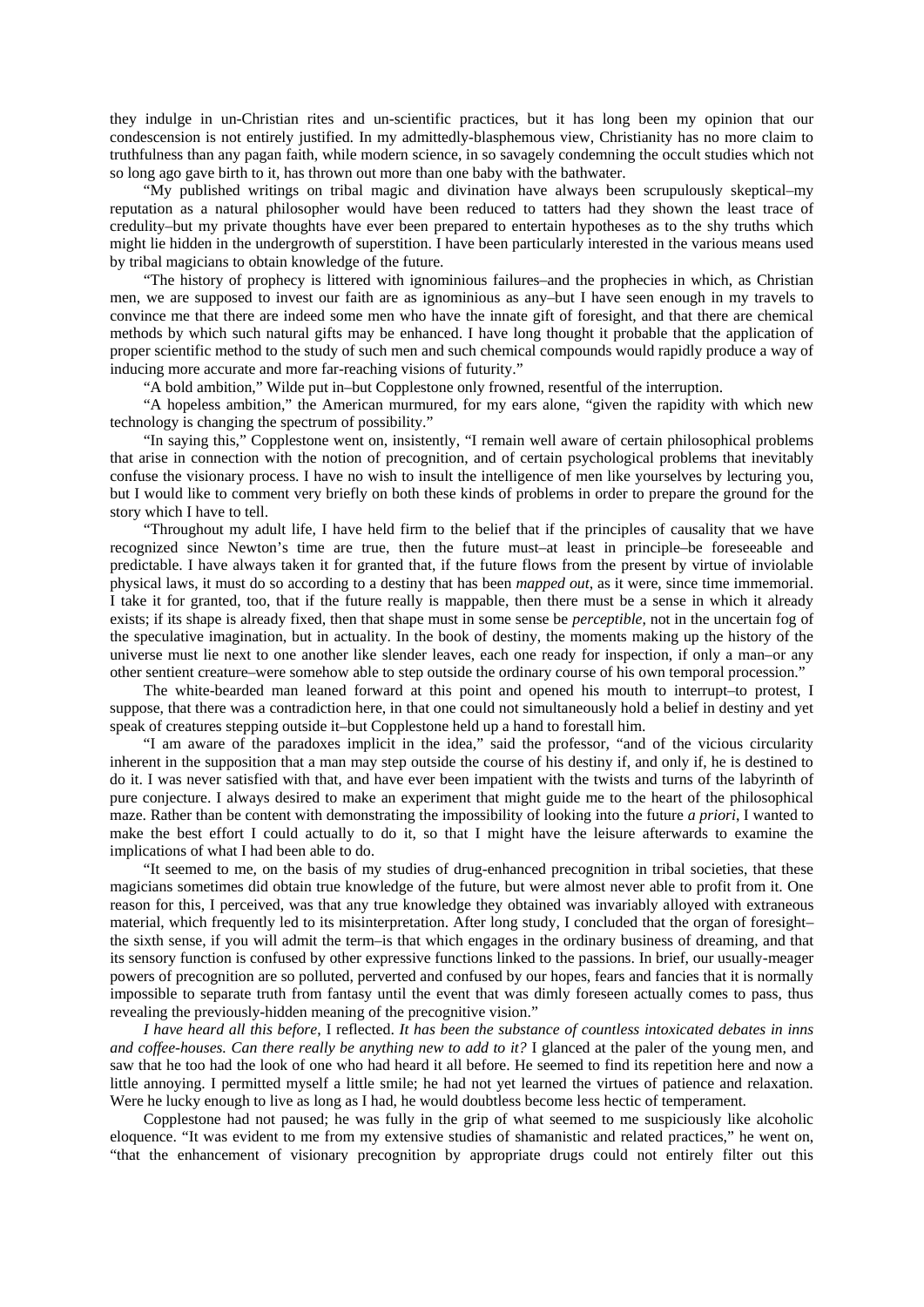psychological pollution, no matter how powerfully the compounds increased the power of the sensory function– but I hoped that it might at least be minimized, if the optimum combination of drugs could be found.

"Each of the tribes that I studied had to rely on the bounty of nature to supply enhancing drugs. The Siberians use agaric mushrooms, the Mexicans use *peyotl*, the Mongolians use opium derivatives. I, by contrast, had the double advantage of being able to collect and combine all these different kinds of compounds, and of being able to refine and modify them using the recently-evolved techniques of organic chemistry.

"This was what I set out to do: to discover the mechanics of a modern Delphic oracle, more powerful than any known to history. I set out to find the most reliable possible means of dividing the curtain that normally confines me within the sequence of my living moments, so that I might peer through the breach into the world which is to come. By this means, I hoped to discover, among other things, whether what I had long taken for granted was actually true: whether the future glimpsed by authentic seers is, in fact, an immutable future of destiny, which they are quite unable to affect in any way despite their foresight of it, or whether it is merely a future of contingency, which might yet be altered or averted if they were able to act upon their precognition."

This time he did pause, and he rang a bell to summon the manservant who had single-handedly carried the food we had consumed from the kitchens, and had cleared the dishes after each course. Copplestone apparently had no other servants, except for an aged cook.

The servant must have been warned that the summons was imminent, for he immediately came in, carrying a large tray. On the tray was a wooden rack which held a series of test-tubes and glass-stoppered vials, and a large manila envelope. These items the servant carefully placed in front of the professor–who was, of course, seated at the head of the table.

"These," said Copplestone, indicating the test-tubes, "are the various vision-enhancing drugs which were my raw materials." He touched one of the sealed vials, which was marked out by a ring of red paint. "Here is the last and best of the many mixtures which I made from them. Needless to say, it is not a simple mixture, and the complex series of treatments to which I submitted the various compounds is carefully set out in a formula, which I have placed in this envelope.

"As you have doubtless observed, my experiments have taken their toll of my health, and I fear that I may have done myself irreparable damage in the course of the expeditions I intend to describe to you tonight. In order that my discoveries may be made available to other interested parties, I will give the formula to my good friend the doctor–and I will gladly give the remainder of the compound to any one of you who might care to volunteer to follow where I have led, in order to prove that what I have to tell you has at least some truth in it. There is enough for a single moderate dose, similar to the one I employed in the second of the three dream-journeys I shall describe to you."

Copplestone gave the envelope to the doctor, in an appropriately ceremonious fashion. The doctor placed it dutifully in the inner pocket of his jacket.

"Perhaps, Doctor," the professor said, "You would be kind enough to tell the others what you observed while you have attended me these last few days.

Our attention shifted to the doctor, who coughed rather gruffly. "I can only tell them what I saw, Copplestone," he said. "Nothing else."

"Nothing else is required, I assure you," said Copplestone.

The doctor seemed uncomfortable, but he nodded his head. "I observed Professor Copplestone on three separate occasions," he said, awkwardly. "On each occasion, I watched him inject the drug whose remnant you see in that vial into his arm, and I did not leave him until its effects had worn off.

"After taking the drug, Copplestone fell into a deep sleep, which quickly gave way to an unusual form of coma. His heartbeat slowed down to some 28beats per minute and his body temperature fell by some 12 or 14 degrees Fahrenheit. His body suffered a considerable but not-quite-consistent loss of weight, amounting to slightly less or slightly more than three stones, although its dimensions were not altered commensurately."

"What a pity," Wilde murmured. "Copplestone might otherwise have hawked his discovery as a convenient cure for obesity."

The doctor spared him a brief frown, but continued doggedly: "This condition persisted for the same length of time–approximately three hours and ten minutes on each occasion–even though the professor increased the dosage at each stage of the experiment. As the end of each period approached, the professor's body was subject to tremors, which increased considerably in violence over the course of the three experiments. On the third occasion, I was fearfully anxious lest the convulsions should cause his heart to stop. When the professor regained consciousness he was noticeably weak. His body did not recover all the weight which it had lost; the first coma resulted in a net loss of seven pounds, the second 10 and the third 16. It would be unwise in the extreme, in my opinion, for the professor to attempt any further experiments along these lines–and I must say that anyone who is prepared to give serious consideration to Copplestone's invitation to continue this work must bear in mind that he might do himself considerable harm."

The professor seemed quite unperturbed by this dark warning.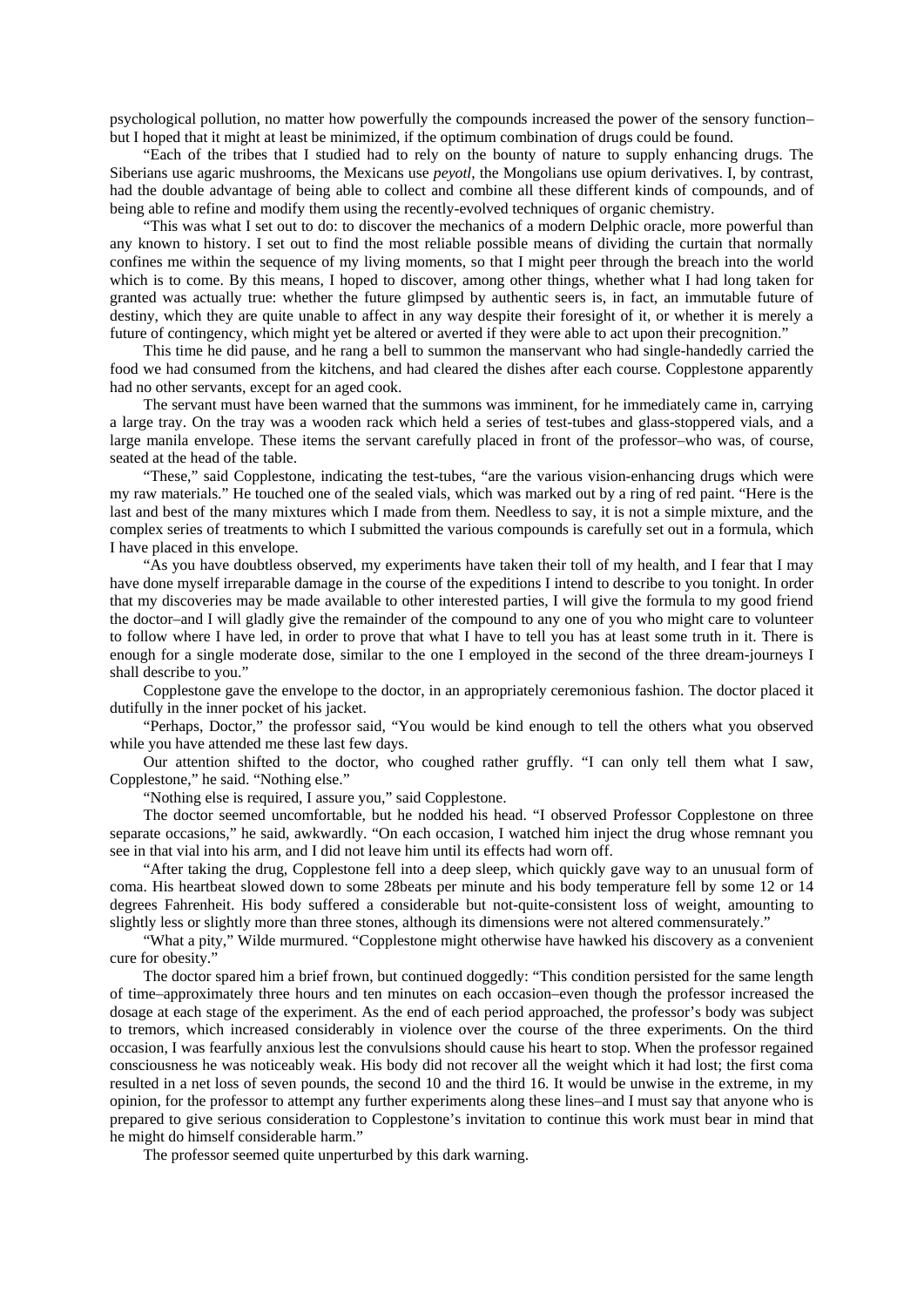"Thank you, Doctor," he said. Then, addressing the whole company again, he continued: "I will not bore you with a lengthy account of my preliminary experiments, nor with any elaborate presentation of my discoveries in organic chemistry, fascinating though they are. As to the nature of the mechanism involved in the process of precognition, even I can only speculate. However, it may be worth bearing in mind that, although the locus of the individual mind is normally limited to the body at a particular moment in time, this does not mean that the mind has a particular location within the body. Sir William will, I think, bear me out when I say that there is now an abundance of evidence that the mind is capable of extending its function beyond the body, producing in the process what we normally call *apparitions*?"

The white-bearded man of science nodded his head. "The evidence for the survival of the mind after death, and its ability to formulate a fragile envelope for the purpose of earthly manifestation is now overwhelming," he agreed.

"Not all apparitions are vestiges of that post-mortem kind," said Copplestone, "as my story will demonstrate. The naturally-occurring compounds traditionally employed to induce visions are limited in scope, and the perceptions they permit are invariably distorted. However, such compounds do indeed allow the human mind to extend its perceptive range in both space and time. Space and time are, of course, merely two different aspects of the unitary fabric of the cosmos. Perception of any kind would be impossible without some kind of physical presence, so projections of this kind require the synthesis of a body of sorts, sometimes misleadingly called an *astral body*.

"The compound which I eventually refined and perfected increased the powers of the natural compounds very considerably. The range of achievable projection was increased, and–perhaps more importantly–the degree of conscious control which I was able to exercise over my remote manifestation was very greatly enhanced. After a few preliminary experiments, I was very eager to employ what I had begun to call my *time machine* in the exploration of the future of mankind."

"You don't care to tell us, I suppose," said the pale young man, rather rudely, "what will win the Derby this year?" He seemed curiously hostile, almost as if he had been insulted in some obscure fashion.

"Alas," said Copplestone, "my machine is so very powerful that it would require an impractical precision of dosage to travel 60 years, let alone six months, and I have reason to think that it would be impossible to remain in such a near future for more than a split second. In order to achieve a vision of reasonable coherency, and to take advantage of the conscious control which this compound allows, one must work in terms of thousands or tens of thousands of years."

"Not *hundreds* of thousands?" asked the young man, intemperately. Now that he was no longer schooling his speech so carefully his lower-class accent was discernible even to my untutored ears.

"The dosage required to journey as far as that might easily prove fatal," said Copplestone, whose equanimity was unconquerable by irony. "I did not dare to venture as far as that."

The young man scowled, and muttered something barely audible, which seemed to include the word *plagiarism*. His companion placed a soothing hand on his wrist, bidding him be patient and listen.

"My sketchy explanations have clearly strained your credulity too far, although my story has not yet even begun," said Copplestone, looking around at the uneasy faces which confronted him, "but I will press on regardless. Perhaps, though, some of you would also like to make preliminary statements about your opinions as to what I have said regarding the possible perceptibility of the future?"

I certainly did not, and felt uncomfortable to be asked, but some of my companions were not so shy.

"I don't believe in your damned native seers," said the American, brusquely, "and I don't believe in Sir William' apparitions either, although he's promised to show me a few while I'm here. I believe in causality, so I accept that certain aspects of the future might be foreseen, but we live in an era when new discoveries are changing the world with unparalleled rapidity, and we can't know today what we might discover tomorrow. Drug-induced dreams can't show us the shape of things to come."

"That's true," said the pale young man. "The future is subject to the determination of causality, and is hence potentially discoverable, at least to the extent that we can gather the relevant data, but it will need a better instrument than mere hallucination to calculate our future."

"I'm not so sure that there's anything *mere* about authentic visions," his curly-haired companion objected. "The origin of motion, which was the primal Act of Creation, must already have contained the plan of universal evolution–and the plan must still exist, in some form, within our bodies and our minds. It might well be accessible to the imagination, if only we could master the trick of it."

"But what of free will?" the British scientist put in, impatiently. "Men have the power to choose what they will do, and their choices determine the shape of their own futures. The future of mankind will be the sum of those choices, not the product of any merely mechanical laws. Consciousness is immune to the laws of causality that apply to inert objects. There are such things as premonitory dreams, I know–but we must consider them as warnings of what *might* happen, not as glimpses of something immutable that *already exists*."

"I agree with Sir William, at least about the freedom of the will," said the doctor, gruffly. "Even if human beings are part of some unfolding plan, they have the power to alter it. The future of mankind depends entirely